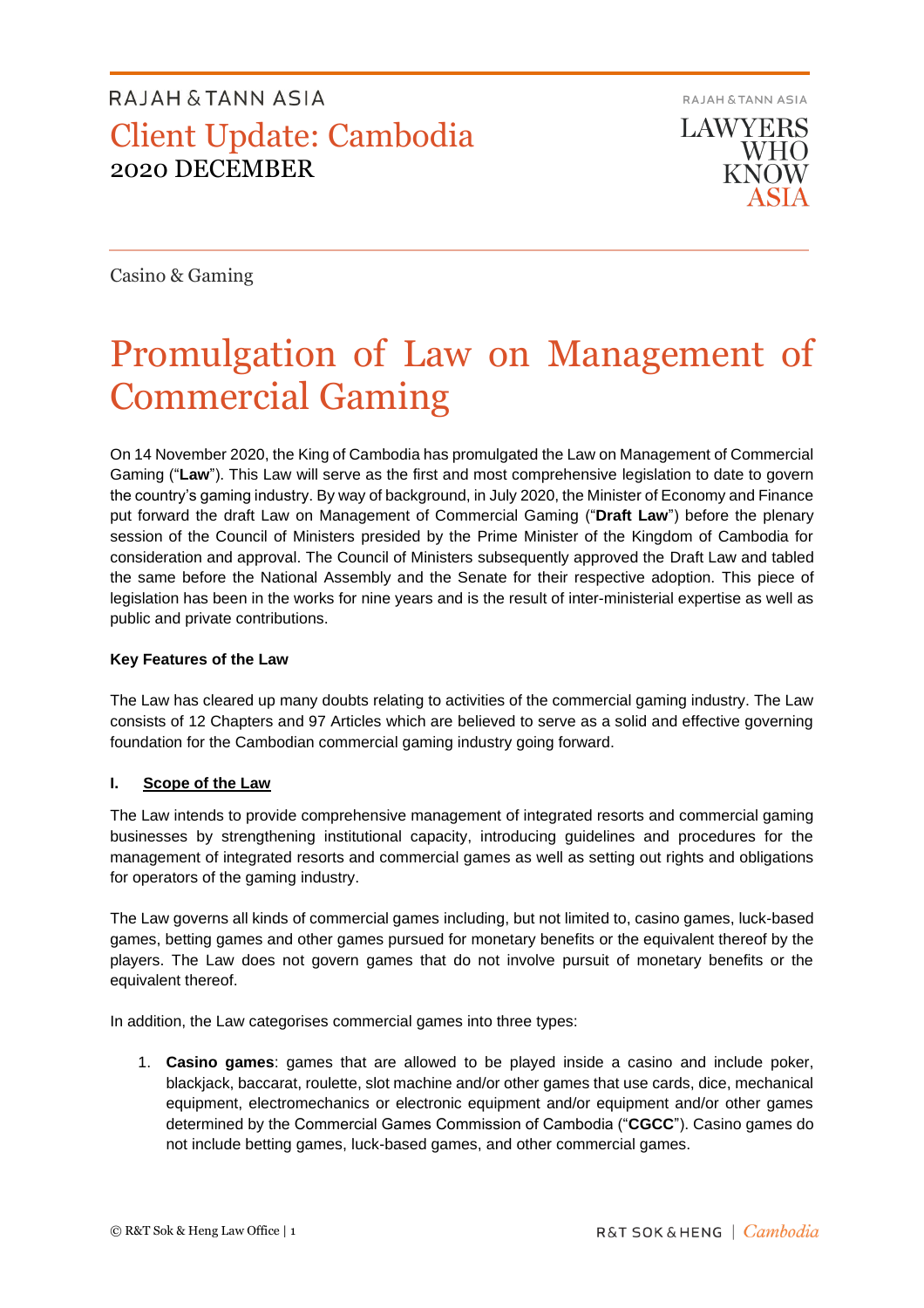**RAJAH & TANN ASIA LAWYERS WHO KNOW** 

Casino & Gaming

- 2. **Luck-based games**: games that take place outside of a casino vicinity which rely solely or partly on luck, combined with the players' dexterity in the game. Examples are lottery and/or other games as may be determined by CGCC.
- 3. **Betting games**: games that rely upon prediction of certain competition or events.

### **II. CGCC as Regulator**

With the introduction of the Law, **CGCC** will also be established as a supervising authority for all activities within the commercial gaming industry of Cambodia. Its functions include, but not limited to the following:

- Proposing new regulations (Prakas and other sub-regulations) and development policy, and deciding on the necessary forms and procedures for public service for integrated resorts and commercial gaming businesses;
- Granting licenses for commercial gaming entities and related activities;
- Issuing specific guidelines from time to time; and
- Offering dispute resolution as vested by this Law.

### **III. Zoning**

Recognising the Royal Government of Cambodia's concerns over the negative impact of the commercial gaming industry vis-a-vis Cambodia's important cultural and traditional values, the Law addresses questions relating to locations of future commercial gaming businesses.

Under Article 19, a clear mechanism will be introduced via a Sub-Decree on the zoning of commercial gaming businesses. Essentially, the zoning is categorised into two: (1) Prohibited zone and (2) Permitted zone.

### **IV. Licensing Regime**

The Law sets out a comprehensive foundation for future activities of the Cambodian gaming industry.

The Law introduces the following licenses for commercial gaming businesses:

- Casino games;
- Betting games;
- Luck-based games; and
- Other commercial games.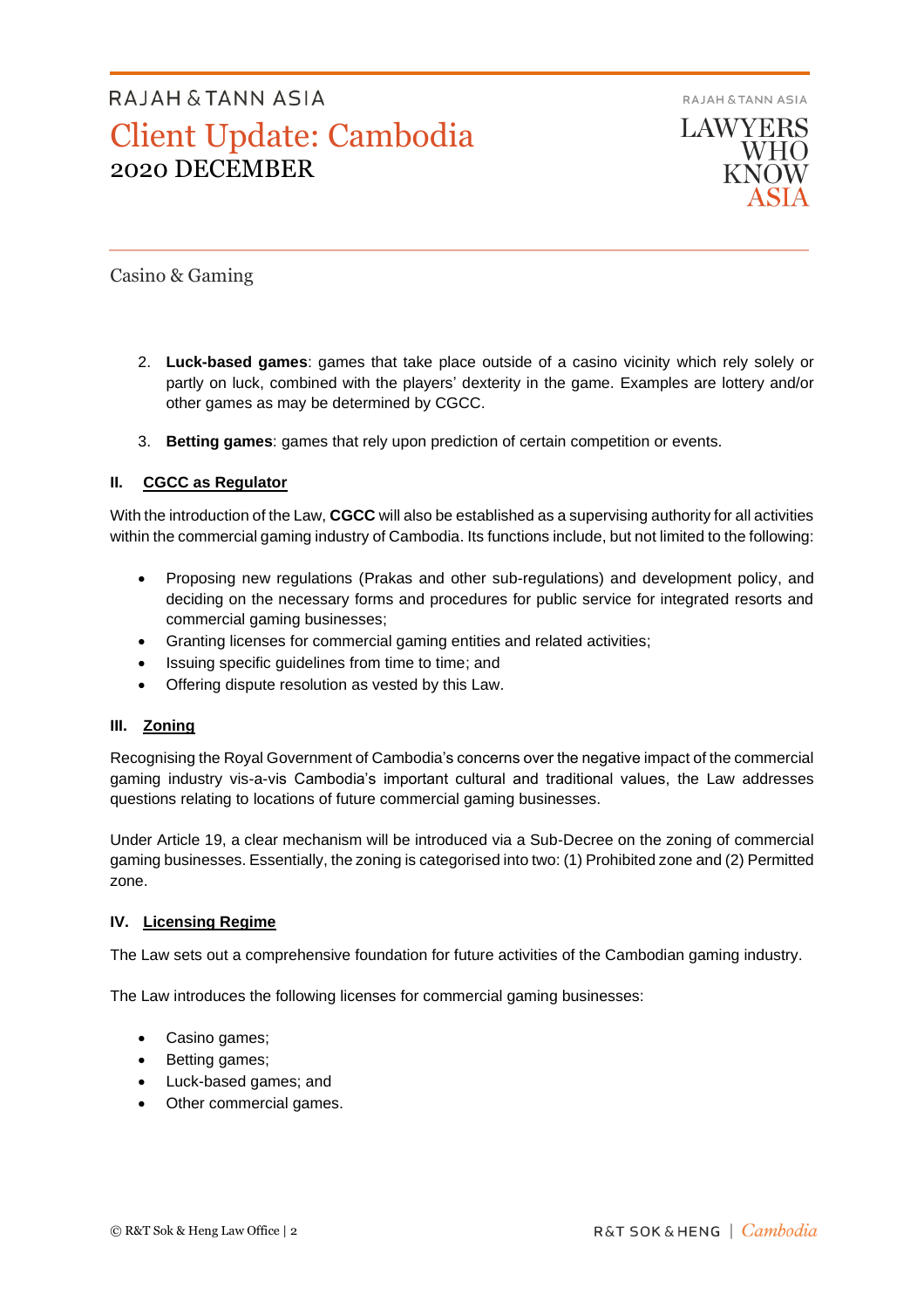**RAJAH & TANN ASIA** 



Casino & Gaming

The Law further provides a licensing regime for persons engaged in other related operations such as:

- Special employees;
- Promoters (junkets); and
- Manufacturers, installers, importers, sellers and/or distributors of equipment and/or gaming software.

The licensing regime and requirements (including minimum capital requirements) will be determined in regulations to be issued subsequently.

### **V. Restrictions on Players**

The Law puts to rest questions on player eligibility with the following restrictions:

- Individuals who are mentally incompetent, financially incompetent or declared bankrupt;
- Individuals who are intoxicated or addicted to drugs;
- Individuals who are armed;
- Minors (under 18 years of age);
- Cambodian citizens including armed forces, public officials and elected citizens; and
- Employees of the gaming establishments where the gambling activities take place.

### **VI. Tax Obligations**

Integrated resorts, casino operators and/or owners are subject to the following revenue obligations for the period of possession of their licences:

- a. Casinos located inside integrated resorts are subject to 4 % for the VIP segment and 7% for mass-market guests.
- b. Casinos located outside of the integrated resorts are subject to a flat 7% rate.

The basis for the calculation of revenue obligation is the total revenue from all the gambling activities of the casino minus winnings of the guests.

Revenue obligations concerning betting games, luck-based games and other commercial games will be determined by a Prakas to be subsequently issued by the Minister of Economy and Finance.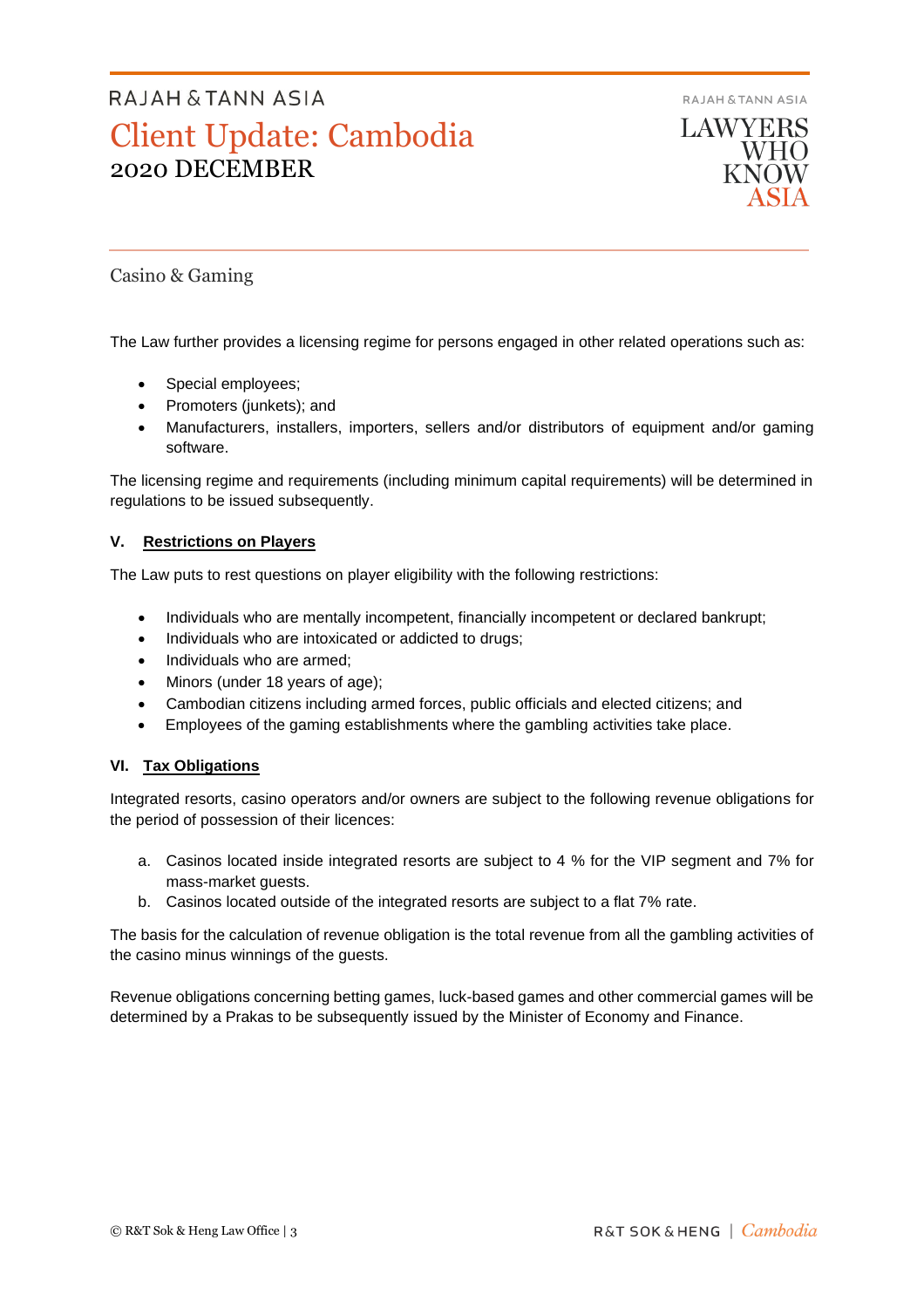RAJAH & TANN ASIA

**LAWYERS** WHO<br>KNOW ASIA

# **Contacts**



#### **HENG Chhay** Managing Partner

T +855 23 963 112 / 113 F +855 23 963 116 [heng.chhay@rajahtann.com](mailto:heng.chhay@rajahtann.com)



#### **TIV Sophonnora** Partner

T +855 23 963 112 / 113 F +855 23 963 116 [tiv.sophonnora@rajahtann.com](mailto:tiv.sophonnora@rajahtann.com)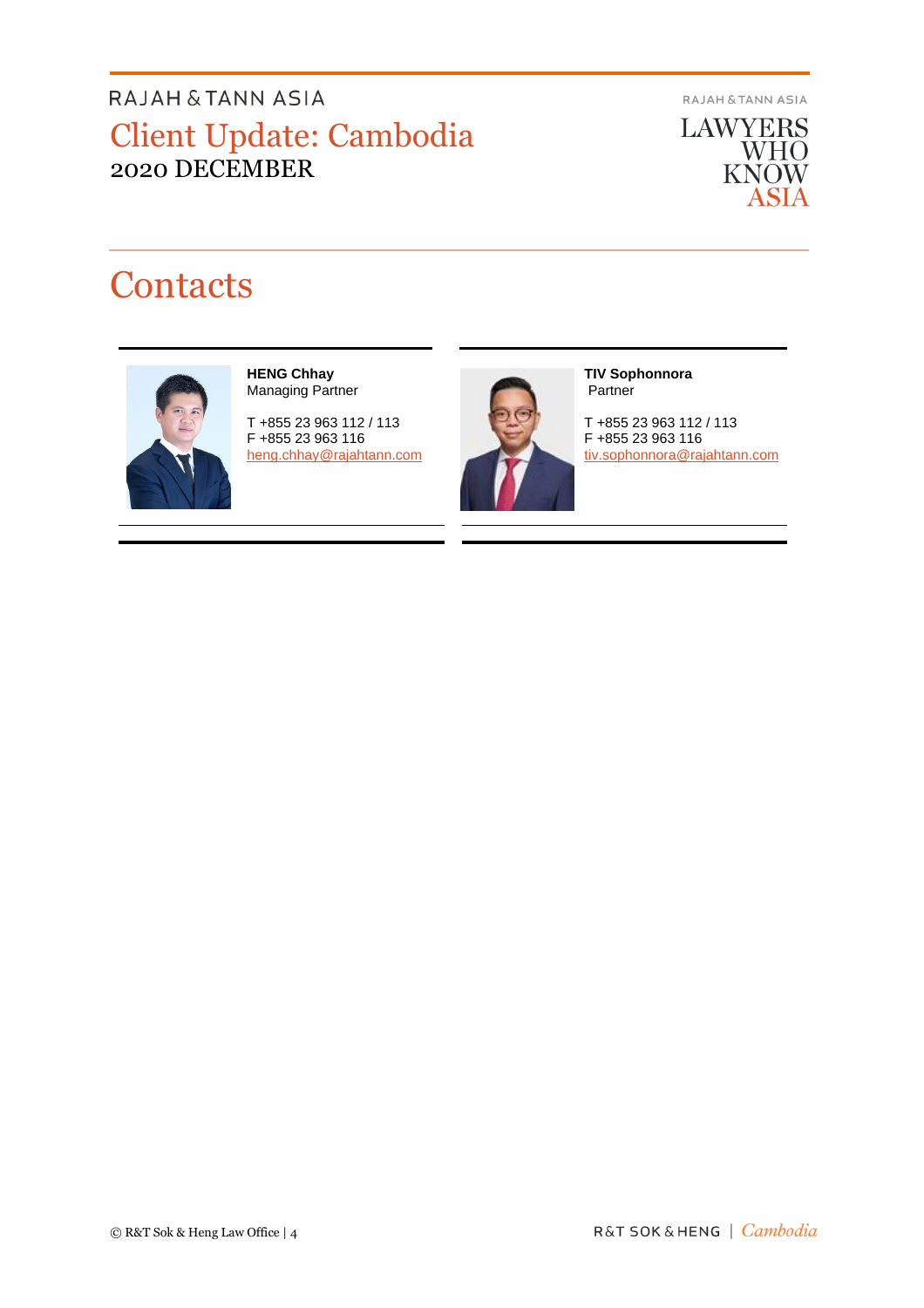**RAJAH & TANN ASIA** 

**LAWYERS** WHO **KNOW** 

# Our Regional Contacts

RAJAH & TANN  $\int$  *Singapore* **Rajah & Tann Singapore LLP** T +65 6535 3600 sg.rajahtannasia.com

## R&T SOK&HENG | Cambodia

**R&T Sok & Heng Law Office** T +855 23 963 112 / 113 F +855 23 963 116 kh.rajahtannasia.com

RAJAH & TANN 立杰上海 SHANGHAI REPRESENTATIVE OFFICE | China

**Rajah & Tann Singapore LLP Shanghai Representative Office** T +86 21 6120 8818 F +86 21 6120 8820 cn.rajahtannasia.com

ASSEGAF HAMZAH & PARTNERS | Indonesia **Assegaf Hamzah & Partners**

### **Jakarta Office**

T +62 21 2555 7800 F +62 21 2555 7899

#### **Surabaya Office**

T +62 31 5116 4550 F +62 31 5116 4560 www.ahp.co.id

## RAJAH & TANN | Lao PDR

**Rajah & Tann (Laos) Co., Ltd.** T +856 21 454 239 F +856 21 285 261 la.rajahtannasia.com

### **CHRISTOPHER & LEE ONG** | Malaysia

**Christopher & Lee Ong** T +60 3 2273 1919 F +60 3 2273 8310 www.christopherleeong.com

### RAJAH & TANN  $\mid$  *Myanmar*

**Rajah & Tann Myanmar Company Limited** T +95 1 9345 343 / +95 1 9345 346 F +95 1 9345 348 mm.rajahtannasia.com

### **GATMAYTAN YAP PATACSIL**

**GUTIERREZ & PROTACIO (C&G LAW)** | *Philippines* **Gatmaytan Yap Patacsil Gutierrez & Protacio (C&G Law)**  T +632 8894 0377 to 79 / +632 8894 4931 to 32 F +632 8552 1977 to 78 www.cagatlaw.com

## RAJAH & TANN | *Thailand*

**R&T Asia (Thailand) Limited** T +66 2 656 1991 F +66 2 656 0833 th.rajahtannasia.com

### RAJAH & TANN LCT LAWYERS | Vietnam **Rajah & Tann LCT Lawyers**

### **Ho Chi Minh City Office**

T +84 28 3821 2382 / +84 28 3821 2673 F +84 28 3520 8206

### **Hanoi Office**

T +84 24 3267 6127 F +84 24 3267 6128 www.rajahtannlct.com

Rajah & Tann Asia is a network of legal practices based in Asia.

Member firms are independently constituted and regulated in accordance with relevant local legal requirements. Services provided by a member firm are governed by the terms of engagement between the member firm and the client.

This update is solely intended to provide general information and does not provide any advice or create any relationship, whether legally binding or otherwise. Rajah & Tann Asia and its member firms do not accept, and fully disclaim, responsibility for any loss or damage which may result from accessing or relying on this update.